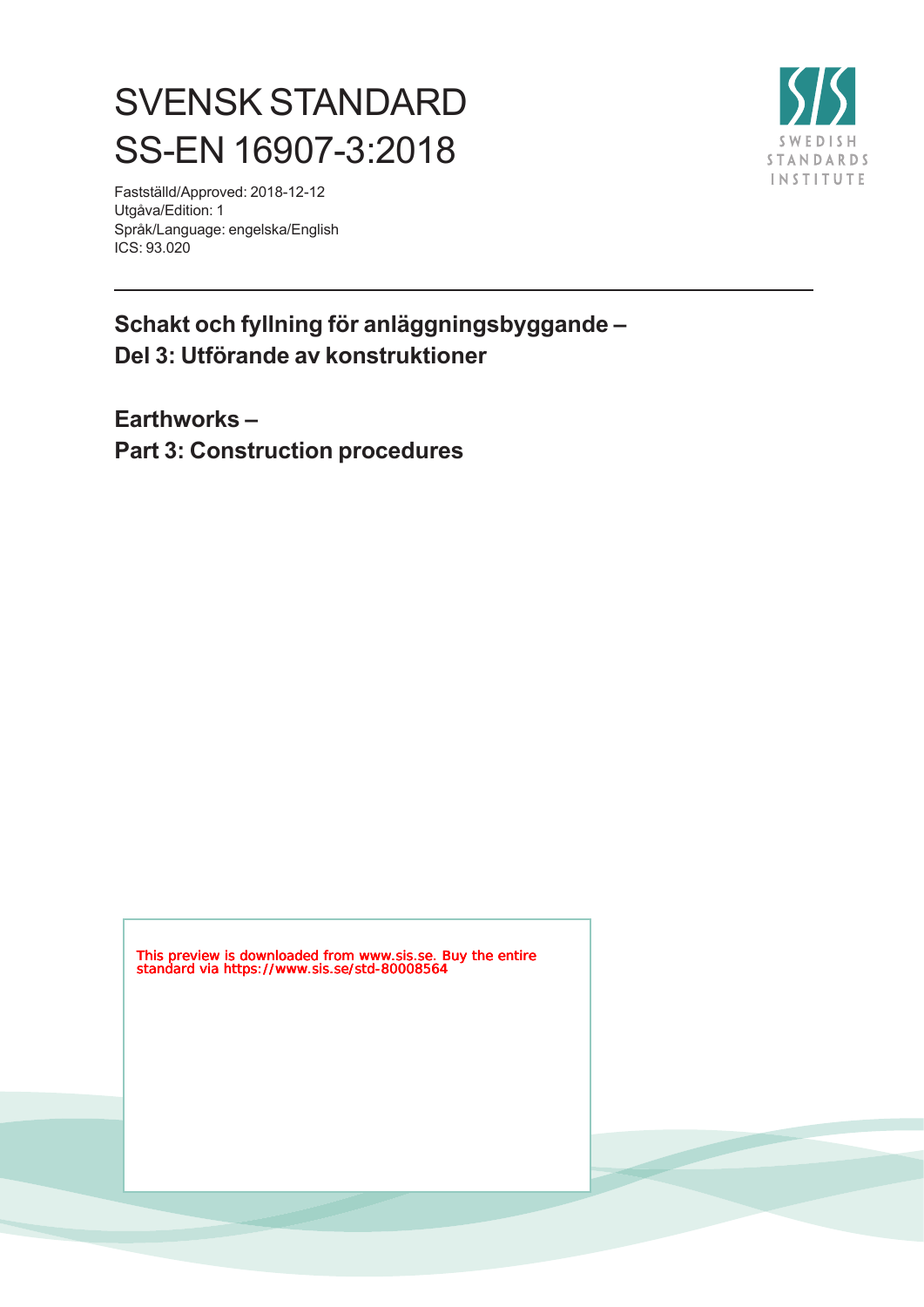## Standarder får världen att fungera

*SIS (Swedish Standards Institute) är en fristående ideell förening med medlemmar från både privat och offentlig sektor. Vi är en del av det europeiska och globala nätverk som utarbetar internationella standarder. Standarder är dokumenterad kunskap utvecklad av framstående aktörer inom industri, näringsliv och samhälle och befrämjar handel över gränser, bidrar till att processer och produkter blir säkrare samt effektiviserar din verksamhet.* 

#### **Delta och påverka**

Som medlem i SIS har du möjlighet att påverka framtida standarder inom ditt område på nationell, europeisk och global nivå. Du får samtidigt tillgång till tidig information om utvecklingen inom din bransch.

#### **Ta del av det färdiga arbetet**

Vi erbjuder våra kunder allt som rör standarder och deras tillämpning. Hos oss kan du köpa alla publikationer du behöver – allt från enskilda standarder, tekniska rapporter och standardpaket till handböcker och onlinetjänster. Genom vår webbtjänst e-nav får du tillgång till ett lättnavigerat bibliotek där alla standarder som är aktuella för ditt företag finns tillgängliga. Standarder och handböcker är källor till kunskap. Vi säljer dem.

#### **Utveckla din kompetens och lyckas bättre i ditt arbete**

Hos SIS kan du gå öppna eller företagsinterna utbildningar kring innehåll och tillämpning av standarder. Genom vår närhet till den internationella utvecklingen och ISO får du rätt kunskap i rätt tid, direkt från källan. Med vår kunskap om standarders möjligheter hjälper vi våra kunder att skapa verklig nytta och lönsamhet i sina verksamheter.

**Vill du veta mer om SIS eller hur standarder kan effektivisera din verksamhet är du välkommen in på www.sis.se eller ta kontakt med oss på tel 08-555 523 00.**

## Standards make the world go round

*SIS (Swedish Standards Institute) is an independent non-profit organisation with members from both the private and public sectors. We are part of the European and global network that draws up international standards. Standards consist of documented knowledge developed by prominent actors within the industry, business world and society. They promote cross-border trade, they help to make processes and products safer and they streamline your organisation.*

#### **Take part and have influence**

As a member of SIS you will have the possibility to participate in standardization activities on national, European and global level. The membership in SIS will give you the opportunity to influence future standards and gain access to early stage information about developments within your field.

#### **Get to know the finished work**

We offer our customers everything in connection with standards and their application. You can purchase all the publications you need from us - everything from individual standards, technical reports and standard packages through to manuals and online services. Our web service e-nav gives you access to an easy-to-navigate library where all standards that are relevant to your company are available. Standards and manuals are sources of knowledge. We sell them.

#### **Increase understanding and improve perception**

With SIS you can undergo either shared or in-house training in the content and application of standards. Thanks to our proximity to international development and ISO you receive the right knowledge at the right time, direct from the source. With our knowledge about the potential of standards, we assist our customers in creating tangible benefit and profitability in their organisations.

**If you want to know more about SIS, or how standards can streamline your organisation, please visit www.sis.se or contact us on phone +46 (0)8-555 523 00**



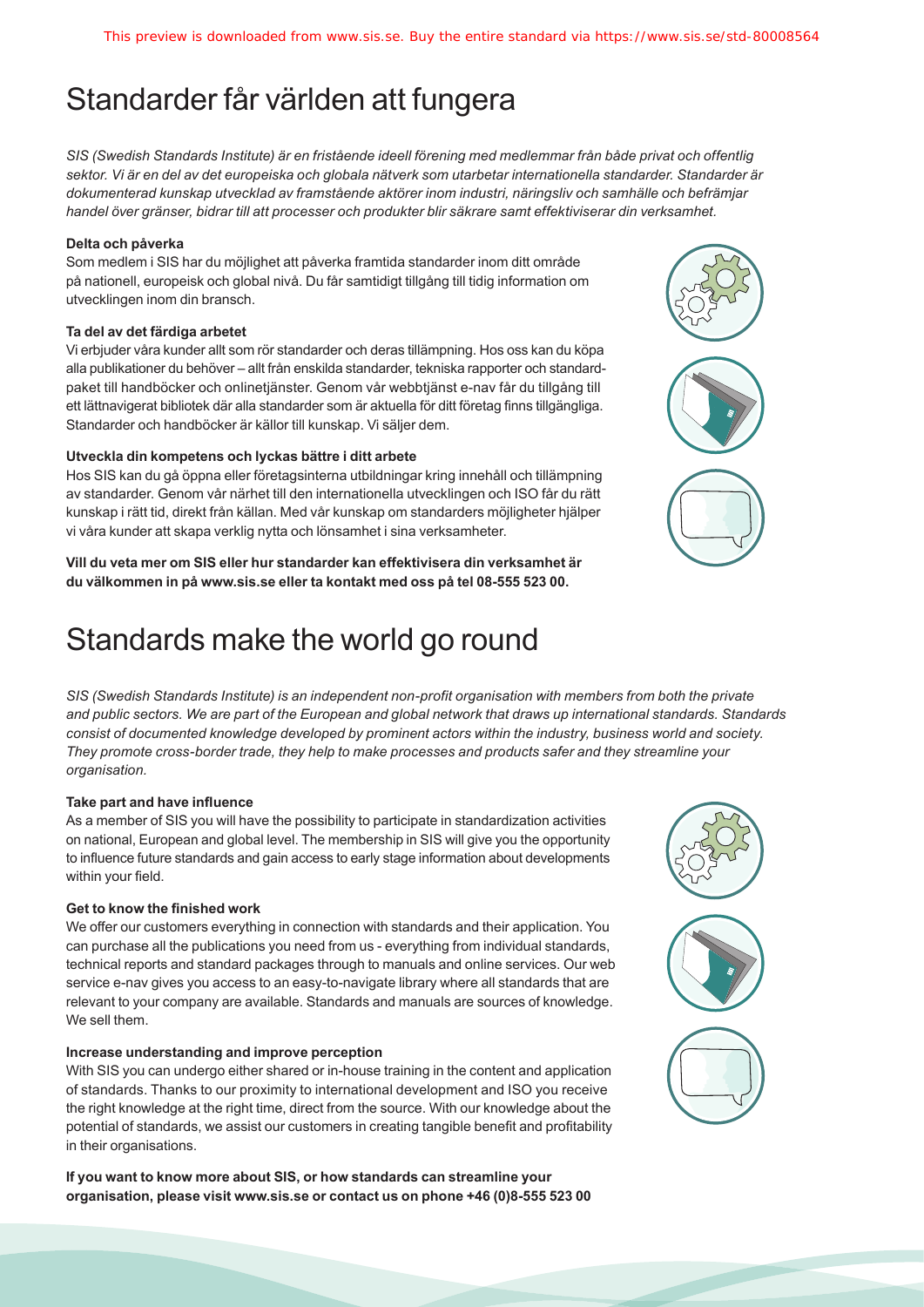Europastandarden EN 16907-3:2018 gäller som svensk standard. Detta dokument innehåller den officiella engelska versionen av EN 16907-3:2018.

The European Standard EN 16907-3:2018 has the status of a Swedish Standard. This document contains the official version of EN 16907-3:2018.

© Copyright / Upphovsrätten till denna produkt tillhör SIS, Swedish Standards Institute, Stockholm, Sverige. Användningen av denna produkt regleras av slutanvändarlicensen som återfinns i denna produkt, se standardens sista sidor.

© Copyright SIS, Swedish Standards Institute, Stockholm, Sweden. All rights reserved. The use of this product is governed by the end-user licence for this product. You will find the licence in the end of this document.

*Upplysningar om sakinnehållet i standarden lämnas av SIS, Swedish Standards Institute, telefon 08-555 520 00. Standarder kan beställas hos SIS som även lämnar allmänna upplysningar om svensk och utländsk standard.*

*Information about the content of the standard is available from the Swedish Standards Institute (SIS), telephone +46 8 555 520 00. Standards may be ordered from SIS, who can also provide general information about Swedish and foreign standards.*

Denna standard är framtagen av kommittén för Schakt och fyllning för anläggningsbyggande, SIS / TK 539.

Har du synpunkter på innehållet i den här standarden, vill du delta i ett kommande revideringsarbete eller vara med och ta fram andra standarder inom området? Gå in på www.sis.se - där hittar du mer information.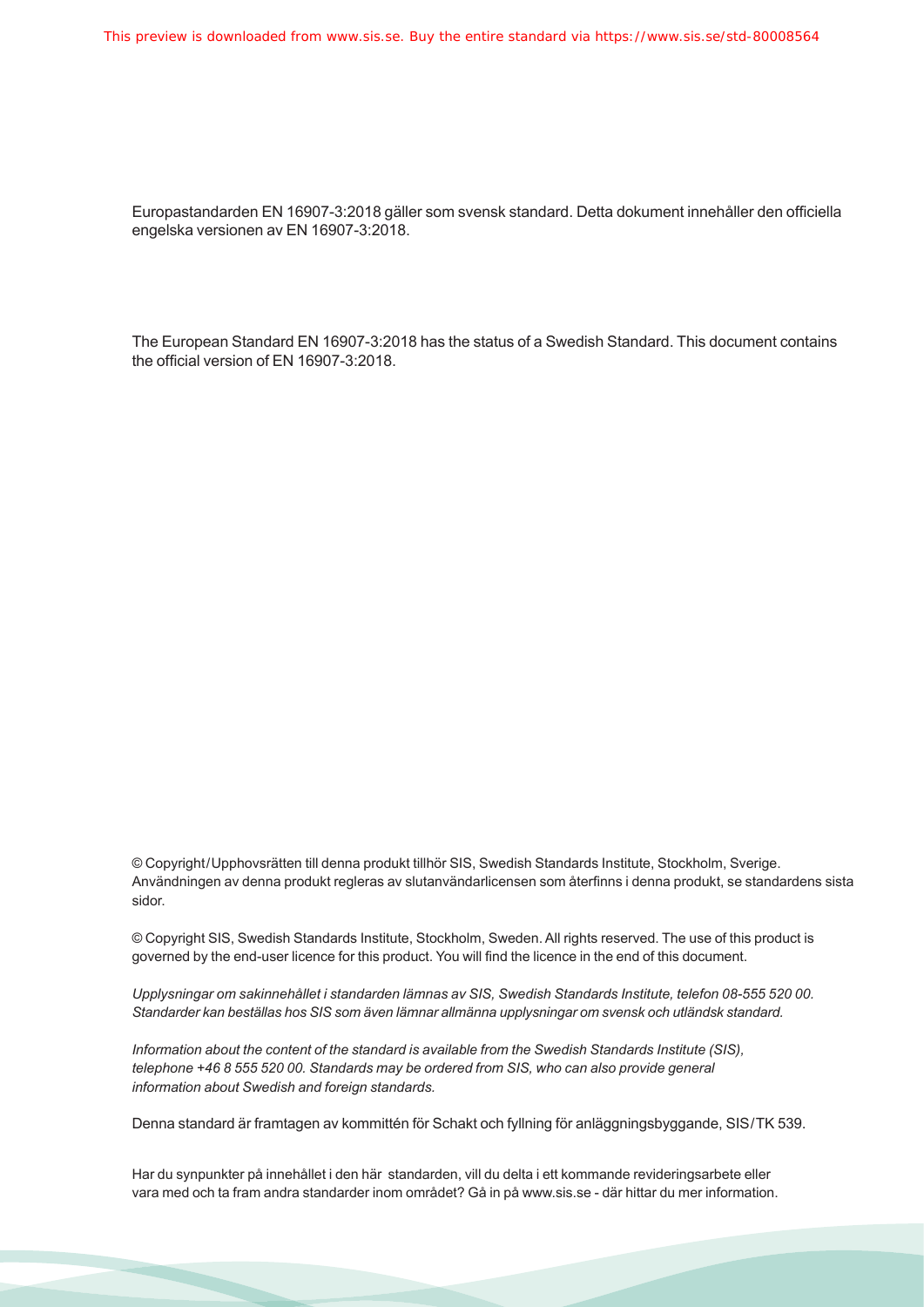This preview is downloaded from www.sis.se. Buy the entire standard via https://www.sis.se/std-80008564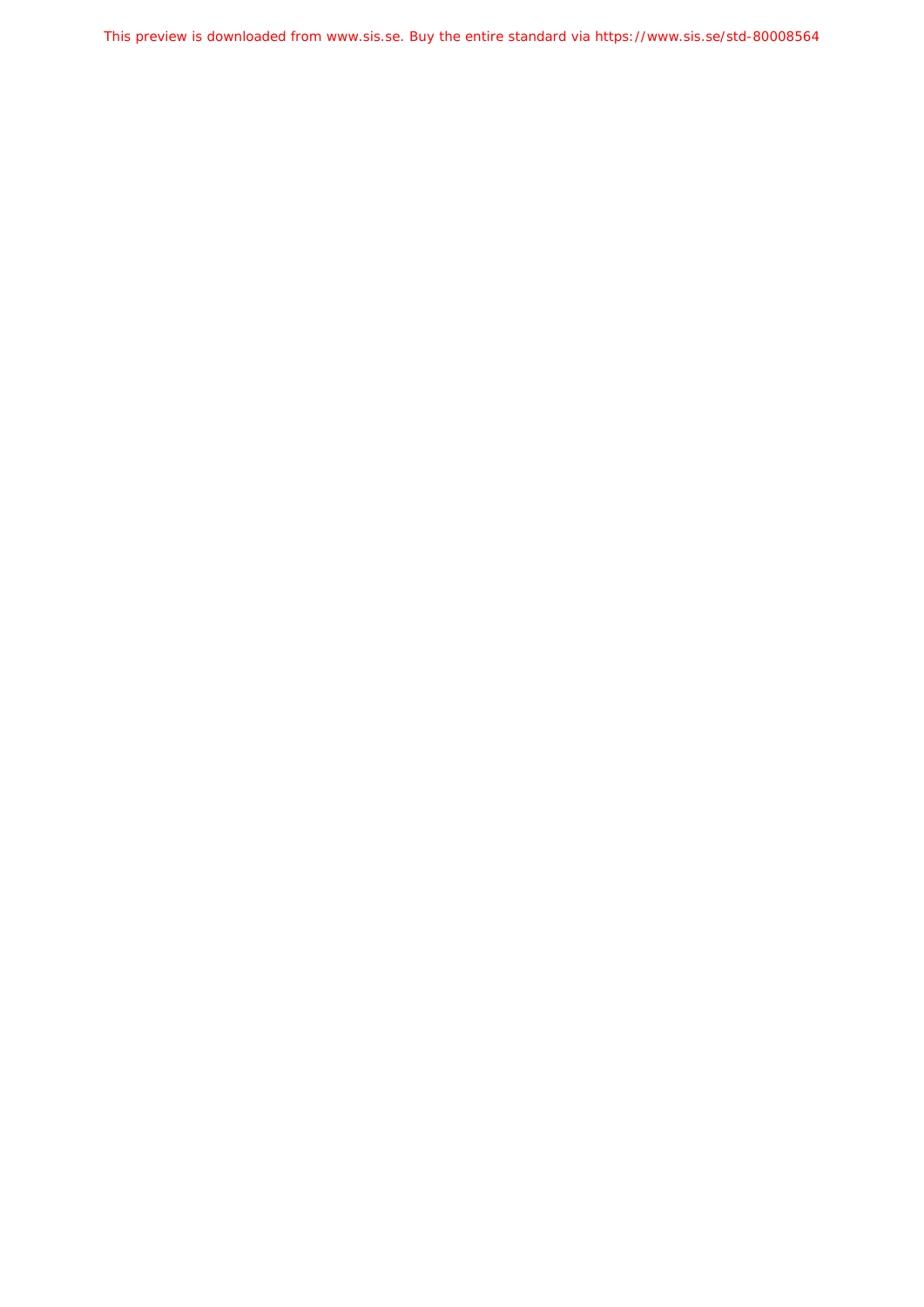# EUROPEAN STANDARD NORME EUROPÉENNE EUROPÄISCHE NORM

# **EN 16907-3**

December 2018

ICS 93.020

English Version

## Earthworks - Part 3: Construction procedures

Terrassement - Partie 3 : Procédés de construction Erdarbeiten - Teil 3: Ausführung von Erdarbeiten

This European Standard was approved by CEN on 14 May 2018.

CEN members are bound to comply with the CEN/CENELEC Internal Regulations which stipulate the conditions for giving this European Standard the status of a national standard without any alteration. Up-to-date lists and bibliographical references concerning such national standards may be obtained on application to the CEN-CENELEC Management Centre or to any CEN member.

This European Standard exists in three official versions (English, French, German). A version in any other language made by translation under the responsibility of a CEN member into its own language and notified to the CEN-CENELEC Management Centre has the same status as the official versions.

CEN members are the national standards bodies of Austria, Belgium, Bulgaria, Croatia, Cyprus, Czech Republic, Denmark, Estonia, Finland, Former Yugoslav Republic of Macedonia, France, Germany, Greece, Hungary, Iceland, Ireland, Italy, Latvia, Lithuania, Luxembourg, Malta, Netherlands, Norway, Poland, Portugal, Romania, Serbia, Slovakia, Slovenia, Spain, Sweden, Switzerland, Turkey and United Kingdom.



EUROPEAN COMMITTEE FOR STANDARDIZATION COMITÉ EUROPÉEN DE NORMALISATION EUROPÄISCHES KOMITEE FÜR NORMUNG

**CEN-CENELEC Management Centre: Rue de la Science 23, B-1040 Brussels** 

Ref. No. EN 16907-3:2018 E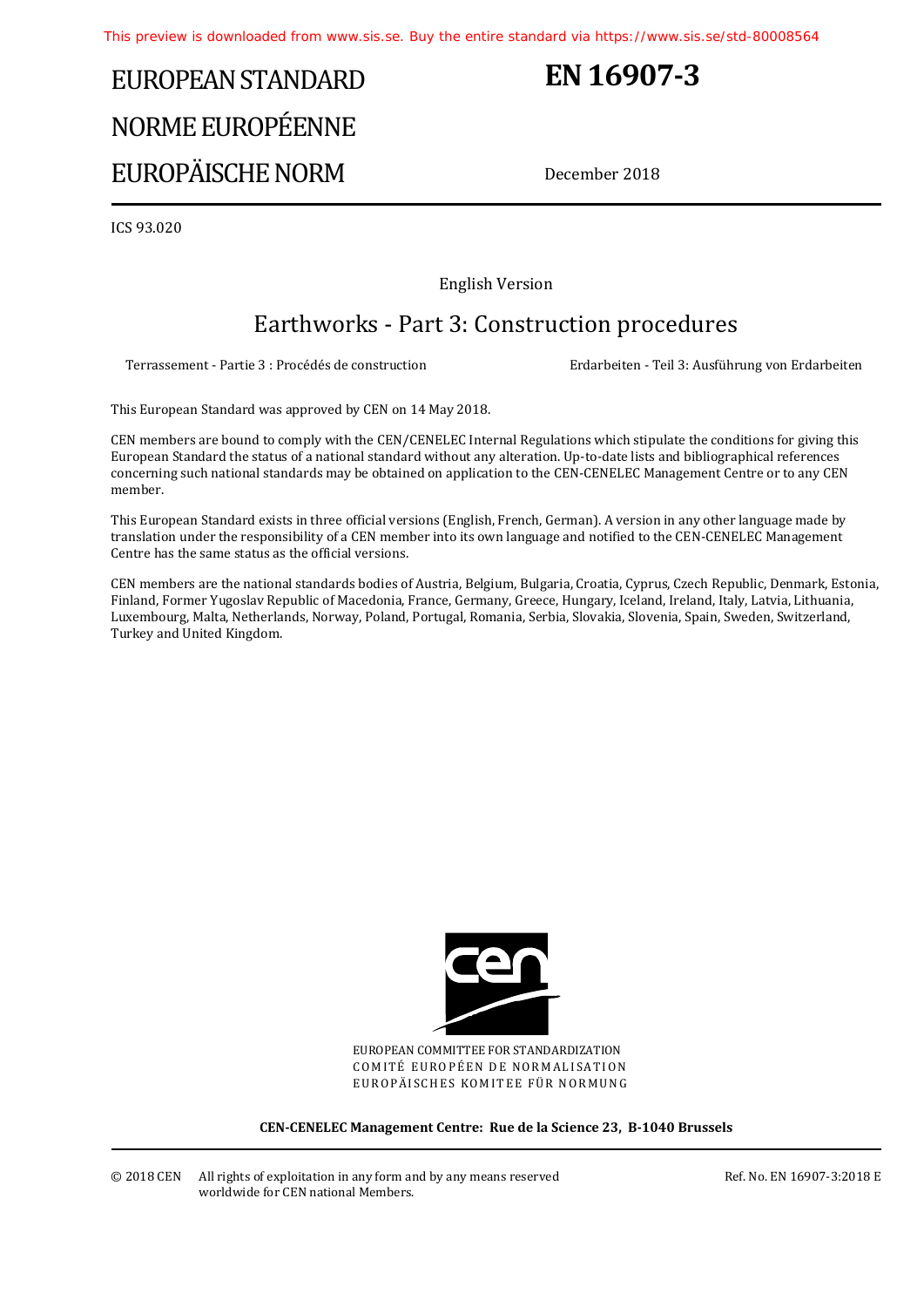## **Contents**

| 1                       |  |  |  |
|-------------------------|--|--|--|
| $\mathbf{2}$            |  |  |  |
| 3                       |  |  |  |
| $\overline{\mathbf{4}}$ |  |  |  |
| 4.1                     |  |  |  |
| 4.2                     |  |  |  |
| 4.3                     |  |  |  |
| 4.4                     |  |  |  |
| 5                       |  |  |  |
| 5.1                     |  |  |  |
| 5.2                     |  |  |  |
| 5.3                     |  |  |  |
| 5.4                     |  |  |  |
| 5.5                     |  |  |  |
| 5.5.1                   |  |  |  |
| 5.5.2                   |  |  |  |
| 5.5.3                   |  |  |  |
| 5.5.4                   |  |  |  |
| 5.6                     |  |  |  |
| 5.6.1                   |  |  |  |
| 5.6.2                   |  |  |  |
| 5.6.3                   |  |  |  |
| 5.6.4                   |  |  |  |
| 5.6.5                   |  |  |  |
| 5.6.6                   |  |  |  |
| 6                       |  |  |  |
| 6.1                     |  |  |  |
| 6.2                     |  |  |  |
| 6.2.1                   |  |  |  |
| 6.2.2                   |  |  |  |
| 6.2.3                   |  |  |  |
| 6.3                     |  |  |  |
| 6.3.1                   |  |  |  |
| 6.3.2                   |  |  |  |
| 6.3.3                   |  |  |  |
| 6.4<br>6.5              |  |  |  |
| 6.5.1                   |  |  |  |
| 6.5.2                   |  |  |  |
| 6.5.3                   |  |  |  |
| 6.6                     |  |  |  |
|                         |  |  |  |
| 7<br>7.1                |  |  |  |
| 7.2                     |  |  |  |
| 7.3                     |  |  |  |
| 7.4                     |  |  |  |
|                         |  |  |  |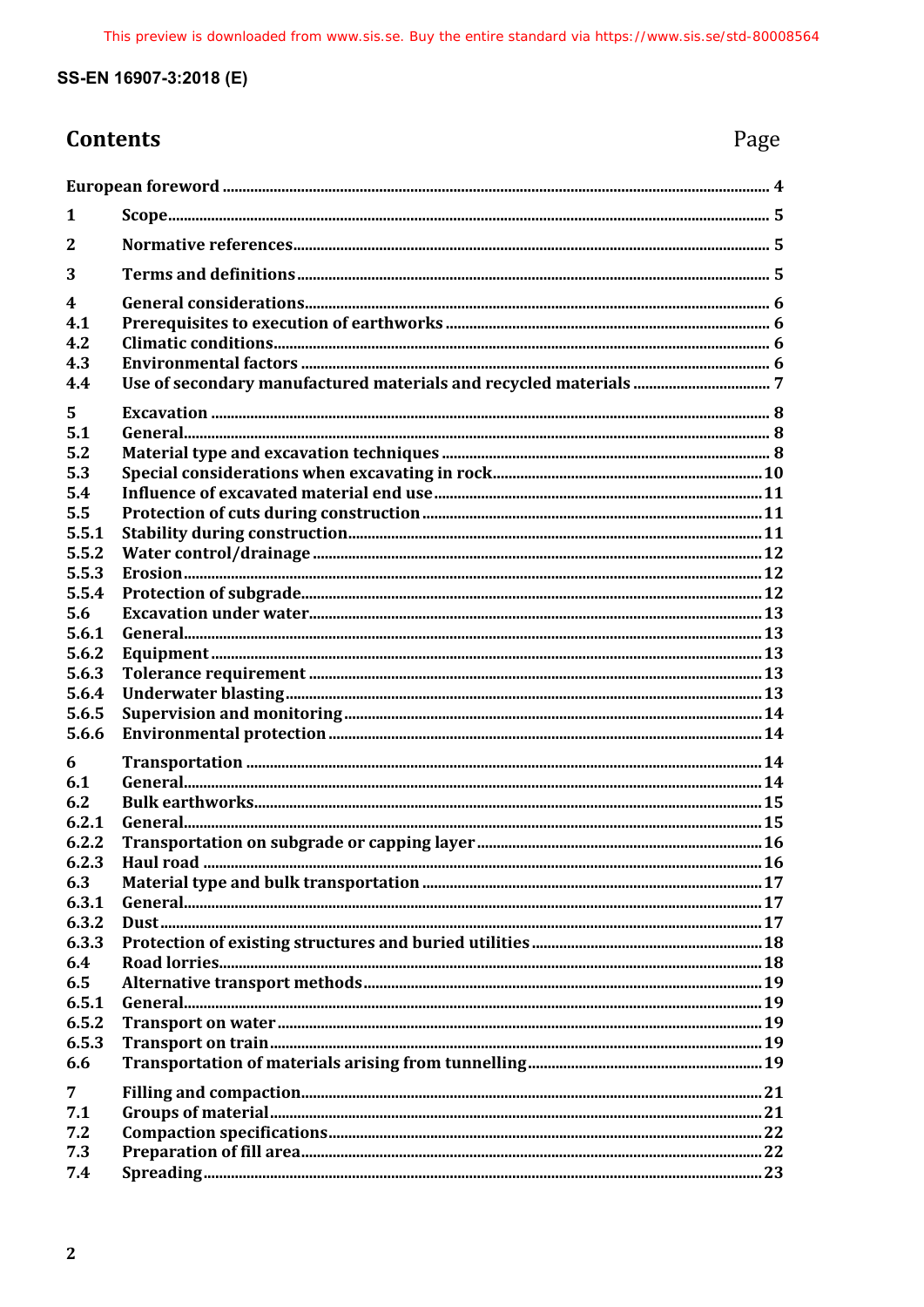| 7.4.1 |  |
|-------|--|
| 7.4.2 |  |
| 7.4.3 |  |
| 7.5   |  |
| 7.5.1 |  |
| 7.5.2 |  |
| 7.5.3 |  |
| 7.6   |  |
| 7.6.1 |  |
| 7.6.2 |  |
| 7.6.3 |  |
| 7.6.4 |  |
| 7.6.5 |  |
|       |  |
|       |  |
|       |  |
|       |  |
|       |  |
|       |  |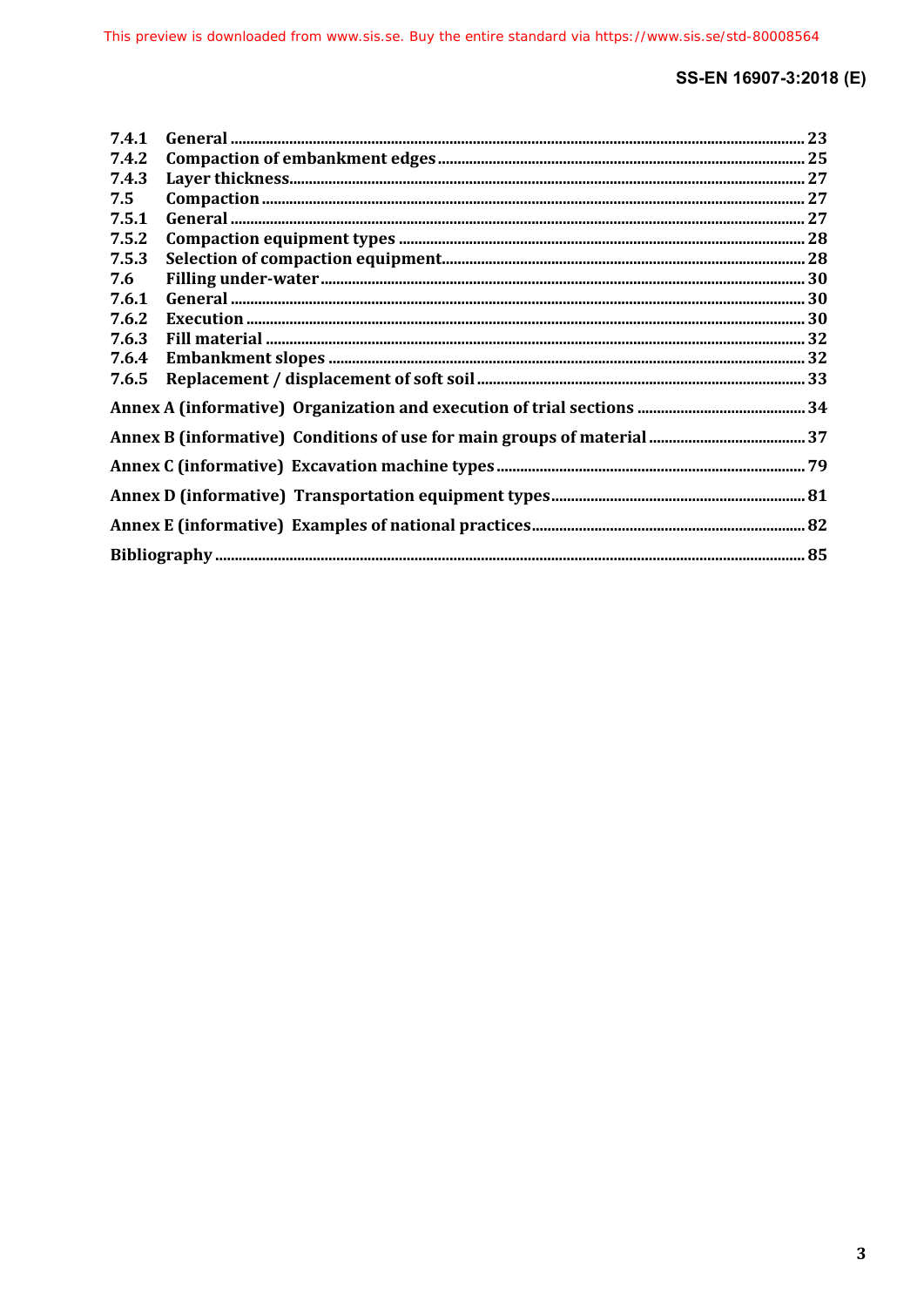## <span id="page-7-0"></span>**European foreword**

This document (EN 16907-3:2018) has been prepared by Technical Committee CEN/TC 396 "Earthworks", the secretariat of which is held by AFNOR.

This European Standard shall be given the status of a national standard, either by publication of an identical text or by endorsement, at the latest by June 2019, and conflicting national standards shall be withdrawn at the latest by June 2019.

Attention is drawn to the possibility that some of the elements of this document may be the subject of patent rights. CEN shall not be held responsible for identifying any or all such patent rights.

This document is one of the European Standards within the framework series of EN 16907 on *Earthworks*, as follows:

- *Part 1: Principles and general rules;*
- *Part 2: Classification of materials;*
- *Part 3: Construction procedures* (this document)*;*
- *Part 4: Soil treatment with lime and/or hydraulic binders;*
- *Part 5: Quality control;*
- *Part 6: Land reclamation earthworks with dredged hydraulic fill;*
- *Part 7: Hydraulic placement of waste.*

According to the CEN-CENELEC Internal Regulations, the national standards organisations of the following countries are bound to implement this European Standard: Austria, Belgium, Bulgaria, Croatia, Cyprus, Czech Republic, Denmark, Estonia, Finland, Former Yugoslav Republic of Macedonia, France, Germany, Greece, Hungary, Iceland, Ireland, Italy, Latvia, Lithuania, Luxembourg, Malta, Netherlands, Norway, Poland, Portugal, Romania, Serbia, Slovakia, Slovenia, Spain, Sweden, Switzerland, Turkey and the United Kingdom.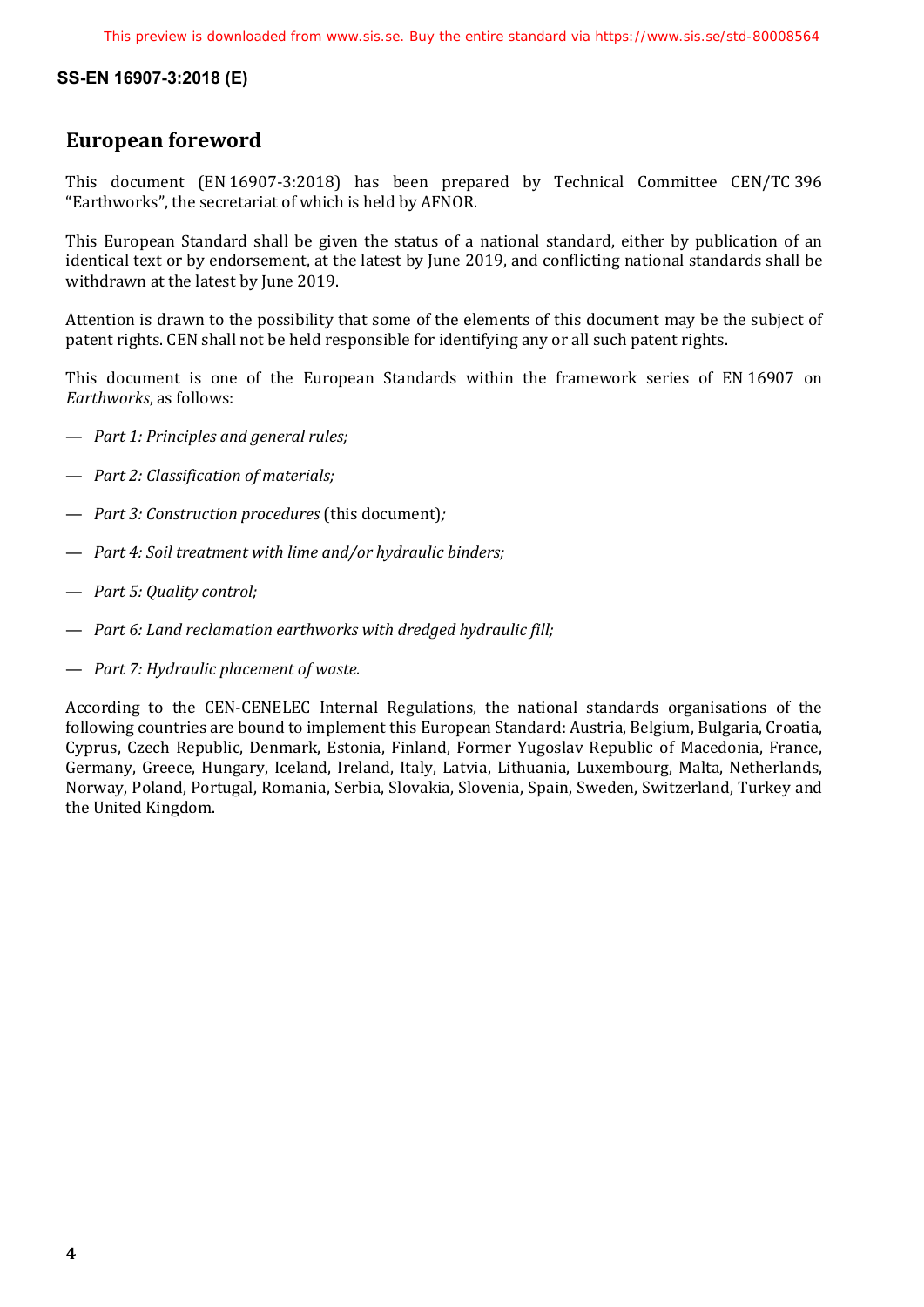## <span id="page-8-0"></span>**1 Scope**

This European Standard provides execution procedures for excavating, transporting and placing soils and rocks for the construction of earth-structures and guidance for the work. Additionally, it includes excavation and placement of rock materials underwater.

Dredging of soils and the associated hydraulic placement of fills are covered by EN 16907-6 and EN 16907-7.

Execution of earthworks follows the conclusions of the earthworks design and optimization phase (EN 16907-1), which should anticipate soil and rock specificities and their suitability. In case some events could not be foreseen, additional design is performed during the execution of works.

### <span id="page-8-1"></span>**2 Normative references**

The following documents are referred to in the text in such a way that some or all of their content constitutes requirements of this document. For dated references, only the edition cited applies. For undated references, the latest edition of the referenced document (including any amendments) applies.

EN 16907-1, *Earthworks - Part 1: Principles and general rules*

EN 16907-2, *Earthworks - Part 2: Classification of materials*

EN 16907-6, *Earthworks - Part 6: Land reclamation earthworks with dredged hydraulic fill*

#### <span id="page-8-2"></span>**3 Terms and definitions**

For the purposes of this document, the terms, definitions and symbols given in EN 16907-1 and the following apply.

ISO and IEC maintain terminological databases for use in standardization at the following addresses:

- IEC Electropedia: available a[t http://www.electropedia.org/](http://www.electropedia.org/)
- ISO Online browsing platform: available at<http://www.iso.org/obp>

#### **3.1**

#### **trafficability**

ability of a material surface to support the passage of earthworks

#### **3.2**

#### **compaction**

process of removing air from a soil normally by mechanical means

**3.3**

#### **compactive effort**

energy applied to achieve compaction

#### **3.4**

#### **over compaction**

condition that arises during compaction when sufficient air has been expelled from a fill such that further compactive effort results in elevated pore water pressures causing the fill surface to become unstable as the material "mattresses"

Note 1 to entry: Over compaction of granular soils can also result in the crushing of individual particles thereby modifying the particle size distribution.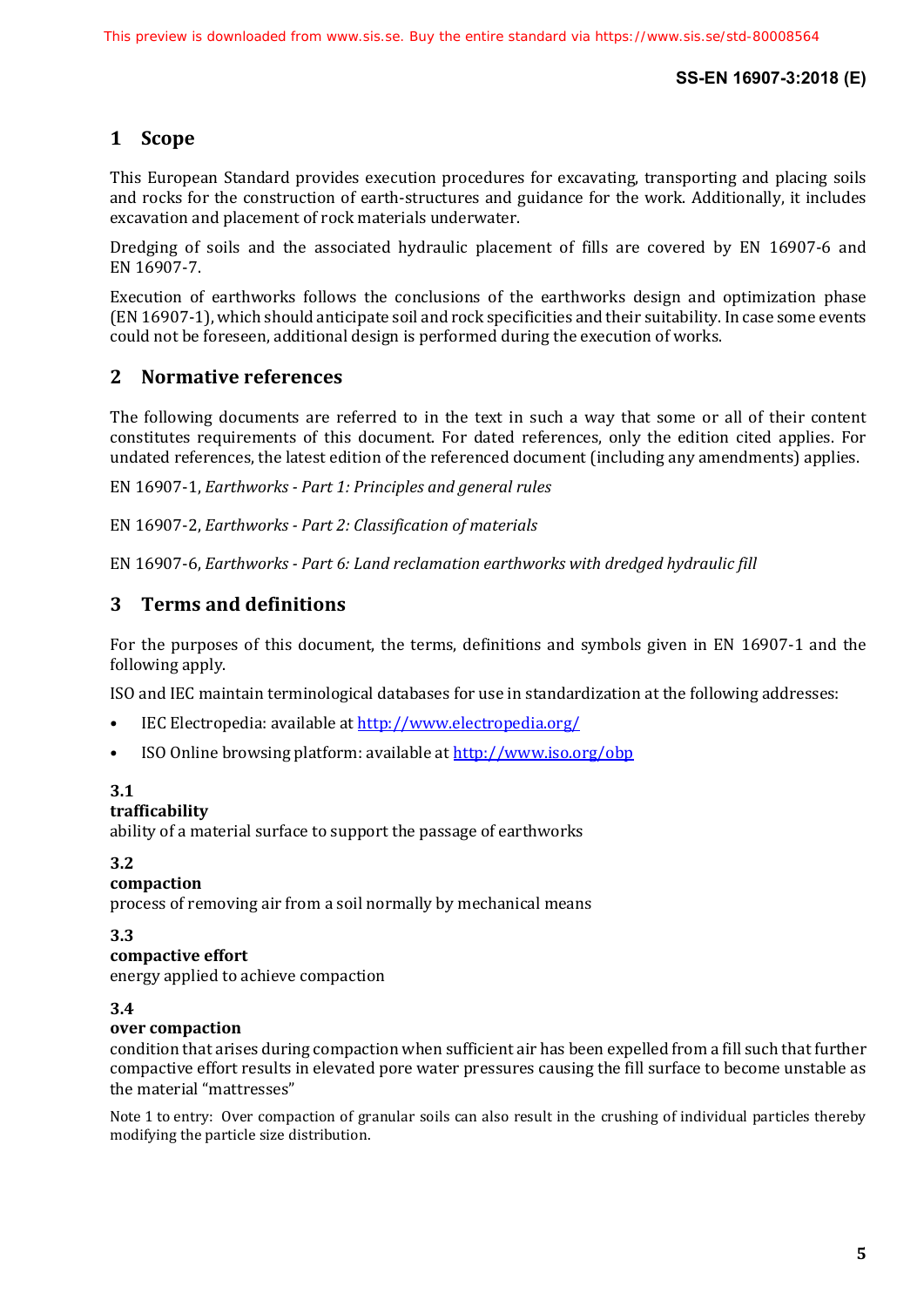#### **3.5**

#### **density index**

density state of a granular soil (natural or compacted) determined by comparing its void ratio (e) with the minimum ( $e_{min}$ ) and maximum ( $e_{max}$ ) attainable for the particular material

Note 1 to entry: The minimum and maximum void ratios correspond to the densest state  $(I_D = 100\%)$  and loosest state (I<sub>D</sub> = 0 %) respectively (=[ $e_{max} - e/e_{max} - e_{min}$ ] × 100 %).

#### **3.6**

#### **fine soil**

soil with at least 15 % fines content, depending on national practices

#### **3.7**

#### **fine active soil**

water-sensitive fine soil which exhibits specific shrinking/swelling properties to be taken into consideration for earthworks

#### <span id="page-9-0"></span>**4 General considerations**

#### <span id="page-9-1"></span>**4.1 Prerequisites to execution of earthworks**

Before the beginning of construction, all geotechnical design issues should be solved, including temporary and permanent stability, erosion and settlements. All unresolved issues during design shall be identified to all parties and highlighted before the commencement of construction. In this case, the responsibility for closing out shall be made clear.

Before the commencement of each part of works, the design of each part of the earthworks shall have been completed, including the assessment of the available materials and their suitability (see EN 16907-1 and EN 16907-2).

#### <span id="page-9-2"></span>**4.2 Climatic conditions**

Before commencing earthworks, the prevailing climatic conditions at the construction site shall be considered. Seasonal climatic variations can impose limiting factors on earthworks.

During periods of rainfall, consideration should be given to suspending earthworks operations in wet sensitive materials. When necessary, the earth surfaces should be sealed to prevent the ingress of water.

In dry climatic conditions, consideration should be given to preventing evaporative losses by covering the exposed earth surfaces with non-sensitive materials.

NOTE Seasonal climatic considerations will vary depending on different regions. For example, a frozen ground surface may provide a temporary working platform that can enhance the excavation of soft soil.

#### <span id="page-9-3"></span>**4.3 Environmental factors**

All earthworks should comply with the relevant environmental legislation.

Earthworks have the potential to harm the natural and built environment and therefore they should be planned in such a manner so as to minimize the potential for harm.

The environmental factors to be considered during earthworks construction commonly include the following:

**Noise** – European and national regulations should be considered. It is applying for receptors, e.g. domestic dwellings which are affected by the increase of noise beyond legal limits. Assessments should be made of the noise emissions of the various types of earthwork machinery and background noise level readings taken prior to commencement of the earthwork operations.